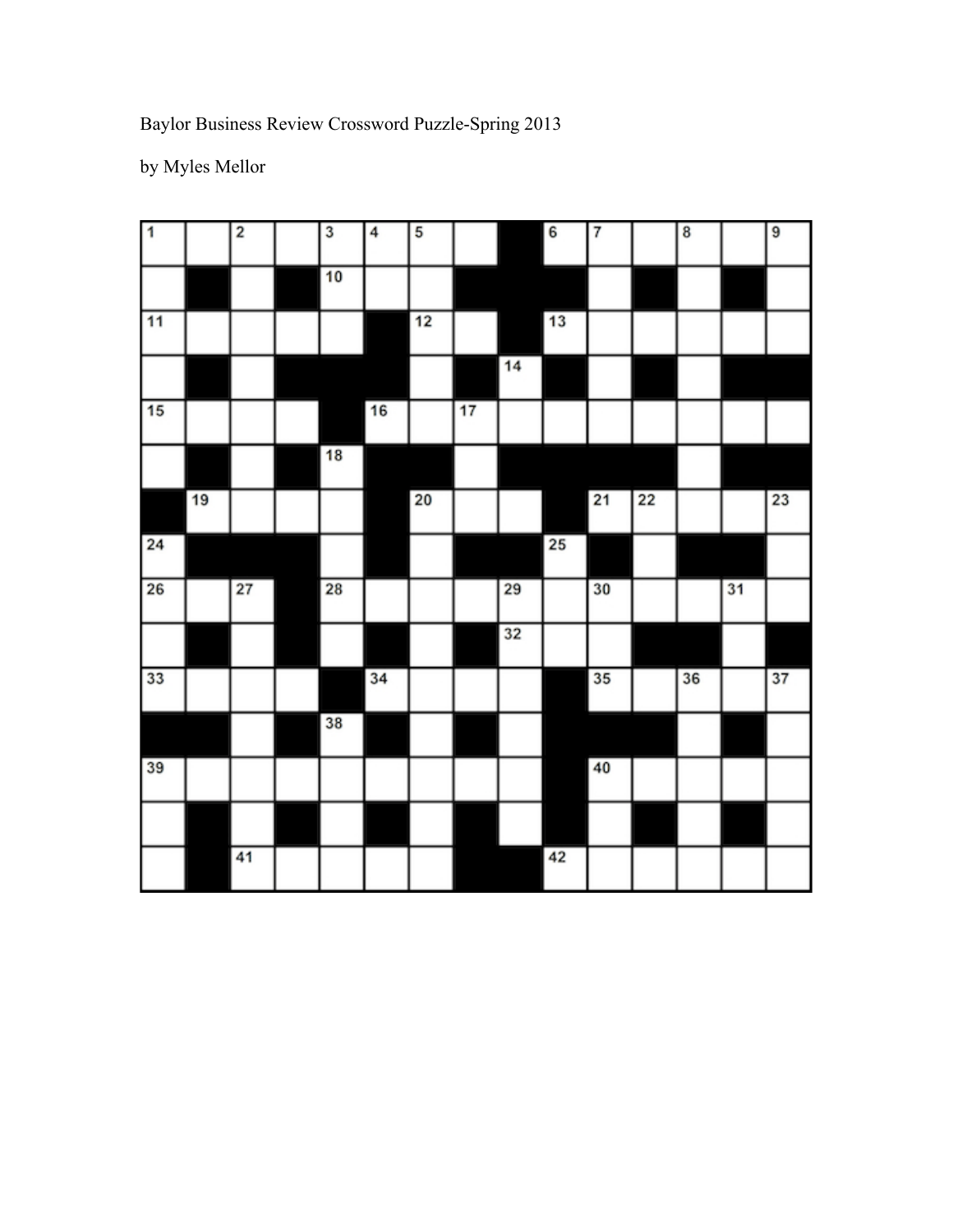## **Across**

- Highly respected business school
- A key part of success in business, involving integrity and honesty
- Slang name for a law that attempted to improve business standard and accountability
- Business plans and promises have to be based on \_\_\_\_ to succeed
- In a direction
- Dean of the Hankamer School of Business, Terry \_\_\_\_
- It's behind every start-up
- A visit to this city is part of the Global Strategic Management course
- Earring
- The name of Baylor's new strategic vision (goes with 27 down)
- Baylor students
- Wide of the mark
- Visiting other countries and their companies and cultures, as part of the Executive MBA program, will change your
- It can get in the way of just doing the right thing
- The numbers aka
- Part of RPS
- What we should stop doing, per advice covered in the Principled Leadership class and the Bible
- Religious basis for Baylor's business school principles
- Hankamer alum, Managing partner of WorkWise LLC, \_\_\_\_ Schlabs
- To truly lead you have to \_\_\_\_\_
- Hankamer alum, now the Managing Director of Accenture, \_\_\_\_\_ Solomon

## **Down**

- Empty exaggerated talk, the basis for failure in business (2 words)
- Associate professor who leads students through his Principled Leadership classes, Mitchell \_\_\_\_\_
- Large tree
- St. Louis arch locale
- curricular activities
- Synonym for educate
- Resistance to change
- Cry for help
- Surprised expression
- Polite address to a customer
- Show flexibility, essential in the modern business world